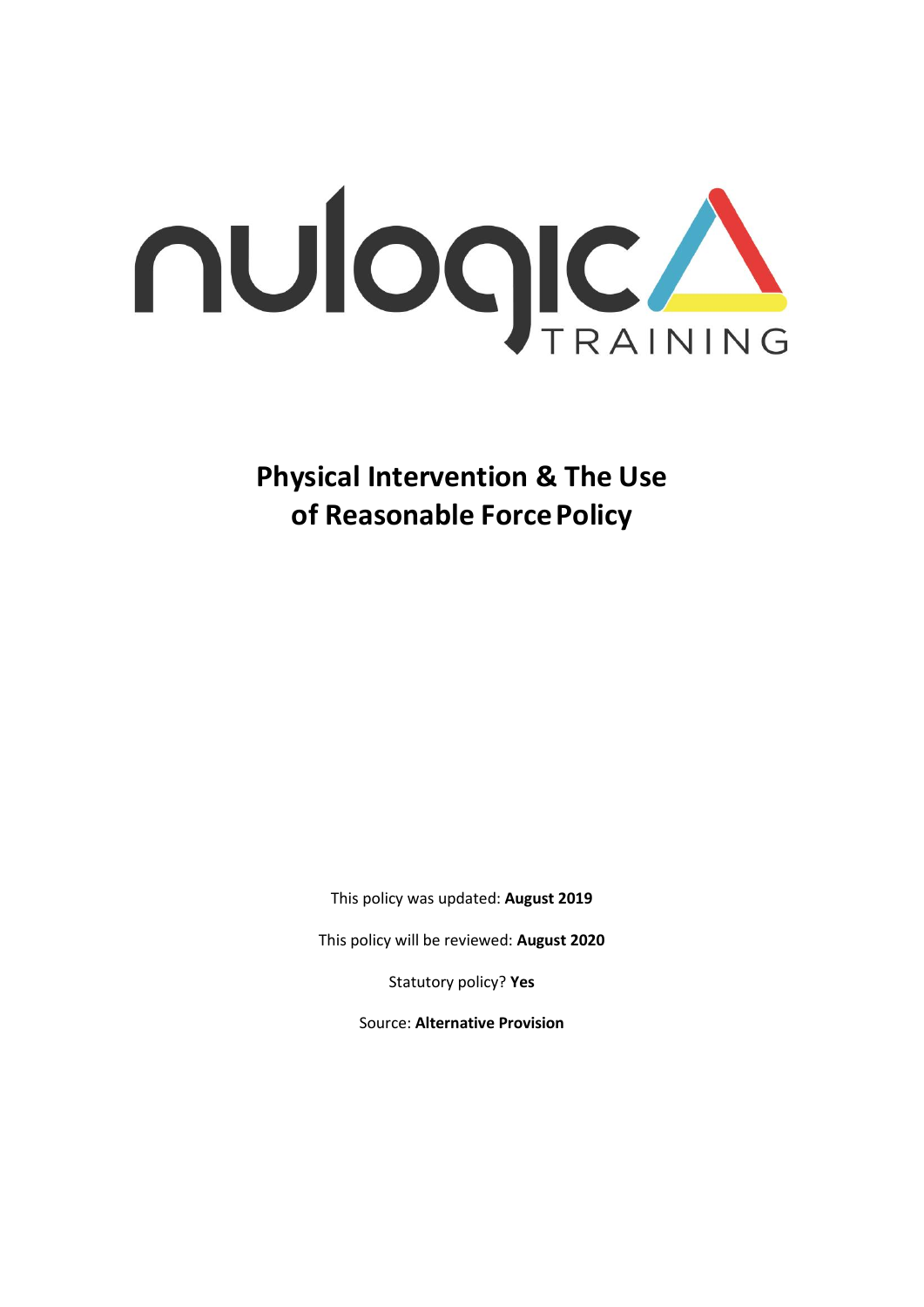#### **Physical Intervention Procedures and Guidance**

#### **Contents:**

- 1. Objectives
- 2. Minimising the Need to Use Reasonable Force
- 3. Staff Authorised to Use Reasonable Force or Constraint
- 4. Deciding Whether to Use Reasonable Force
- 5. Using Reasonable Force
- 6. Staff Training
- 7. Recording and Reporting Incidents
- 8. Post-Incident Support
- 9. Complaints and Allegations
- 10. Monitoring and Review

# **1. Objectives**

At Nulogic, we aim to provide a safe, caring and friendly environment for all our learners to allow them to learn effectively, to improve their life chances and to help them maximise their potential.

We take the safety of our learners and staff very seriously. We believe that all learners and staff have the right to be safe and feel safe whilst on a Nulogic programme.

This policy should be read in conjunction with our Code of Conduct Policy.

### **2. Minimising the Need to Use Reasonable Force**

As a training provider, we are firmly committed to creating a calm and safe environment which minimises the risk of incidents arising that might require the use of reasonable force. We will only use force as a last resort as we strongly believe in de-escalating any incidents as they arise to prevent them from reaching a crisis point. Staff will be skilled in promoting and rewarding positive behaviour and will utilise various appropriate techniques in the management of a classroom environment.

Staff will only use reasonable force when the risks involved in doing so are outweighed by the risks involved by not using force.

### **3. Staff Authorised to Use Reasonable Force or Physical Restraint**

Both are permitted in law (DFE Use of Reasonable Force Non-Statutory Guidance 2013) to prevent learners from hurting themselves or others, from damaging property in such a way that it could cause serious injury to themselves or others or from causing disorder. All staff at Nulogic training will undertake Team Teach Training, this will allow them to be able to use the correct force/physical restraint to enable all parties are safe and injuries/dangers are limited.

### **4. Deciding Whether to Use Reasonable Force**

Under English law, members of staff are empowered to use reasonable force to prevent a learner from or to stop them continuing:

- Committing any offence
- Causing personal injury to, or damage to the property of, any person (including themselves)
- Prejudicing the maintenance of good order and discipline at the academy or among any learners receiving education at the academy, whether during a teaching session or otherwise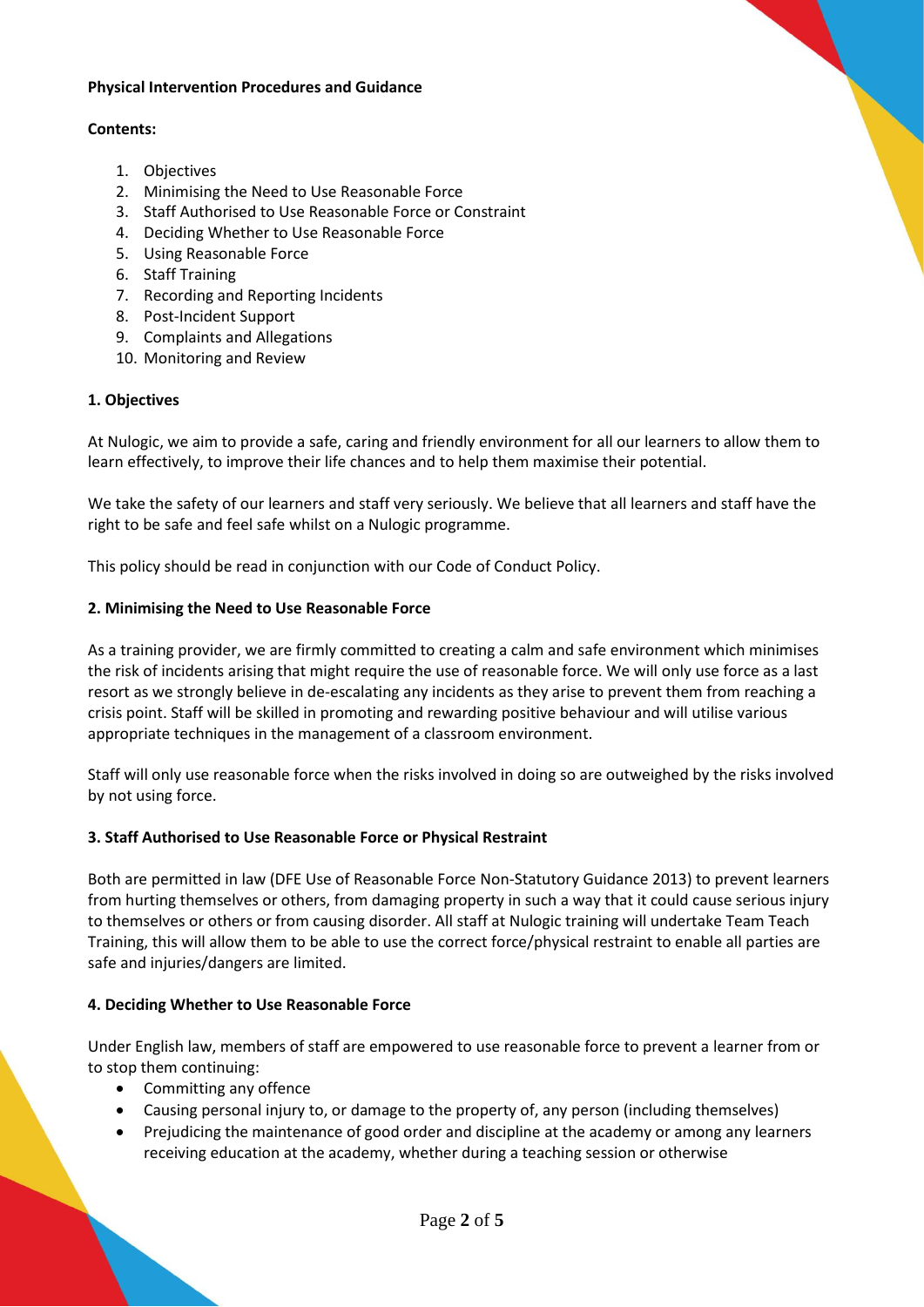All members of staff will make decisions about when, how and why to use reasonable force. To help staff in making decisions about using reasonable force the following considerations may be useful:

- Whether the consequences of not intervening would have seriously endangered the wellbeing of a person; whether the consequences of not intervening would have caused serious and significant damage to property
- Whether the chance of achieving the desired outcome in a non-physical way was low
- The age, size, gender, developmental maturity of the persons involved

Staff are also expected to remember that physical intervention is only one option and for behaviours involving extreme levels of risk it may be more appropriate to gain support from other agencies, including the police.

Staff will be kept informed and have a duty to inform others about the plans around specific learners who can present risks to themselves and others. This may include information about SEN, personal circumstance and temporary upset.

### **5. Using Reasonable Force**

When using reasonable force, members of staff should only use the minimum amount of force required in achieving the required outcome. Staff should also use force within the context of existing good practice in non-physical skills.

#### **6. Staff training**

All staff receive training on our existing behaviour procedures and regular updates and reminders are provided. All members of training staff will have undertaken Team-Teach training**.** 

#### **7. Recording and Reporting Incidents**

A procedure is in place, and is followed by staff, for recording and reporting significant incidents where a member of staff has used force on a learner *(see appendix)*. The record must be made as soon as practicably possible after the incident. Whilst ultimately only a court of law could decide what is 'significant' in a case, in deciding whether an incident must be reported, staff should consider:

- Any incident where substantial force has been used (e.g. physically pushing a learner out of a room) would be significant
- The use of a restraint technique is significant
- An incident where a learner was very distressed (though clearly not overreacting) would be significant
- An incident where unreasonable use of force is used on a learner would always be a significant incident;

In determining whether incidents are significant, the academy will consider:

- The learner's behaviour and the level of risk presented at the time
- The degree of force used and whether it was proportionate in relation to the behaviour;
- The effect on the learner or member of staff.

Staff should also bear in mind the age of the learner; any special education need or disability or other social factors which might be relevant.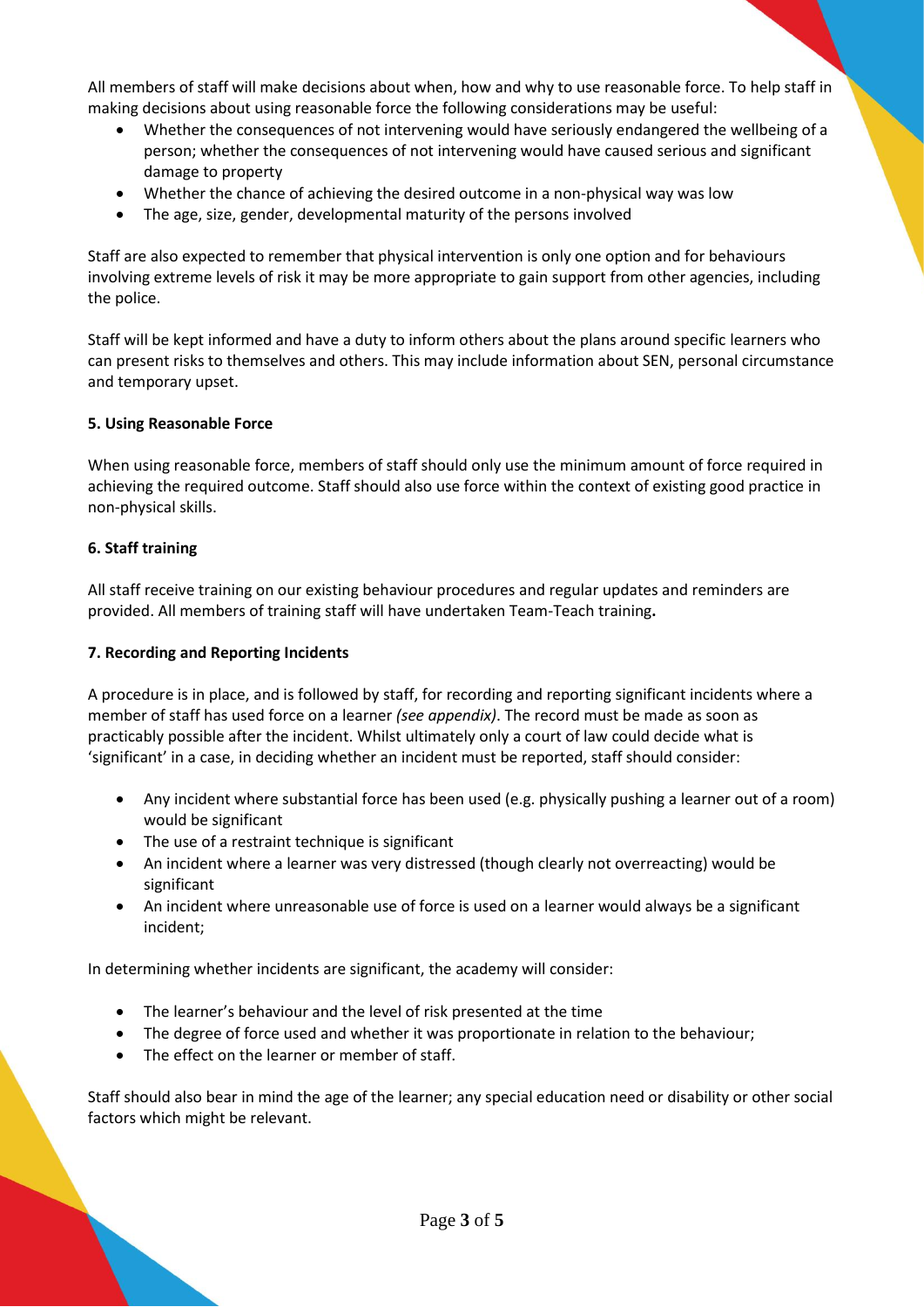Records are important in providing evidence of defensible decision-making in case of a subsequent complaint or investigation. Staff may find it helpful to seek the advice of a senior colleague when compiling a report.

# **8. Post-Incident Support**

Following the use of physical intervention staff and learners will be supported, the immediate physical needs of all parties will be met, and the Company Directors will ensure that positive relationships are maintained.

# **9. Complaints and Allegations**

All complaints about the use of force will be investigated thoroughly, promptly and appropriately by one of the Company Directors. When a complaint is made the onus is on the person making the complaint to prove that the allegations are true. Nulogic will ensure that appropriate pastoral care is made available to any member of staff who is subject to a formal allegation following the use of a force incident. Where a member of staff has acted within the law to use reasonable force in order to prevent injury, damage or disorder, this will provide a defence to any potential criminal prosecution or civil action.

### **10. Monitoring and Review**

The Company Directors are responsible for the review implementation of this document.